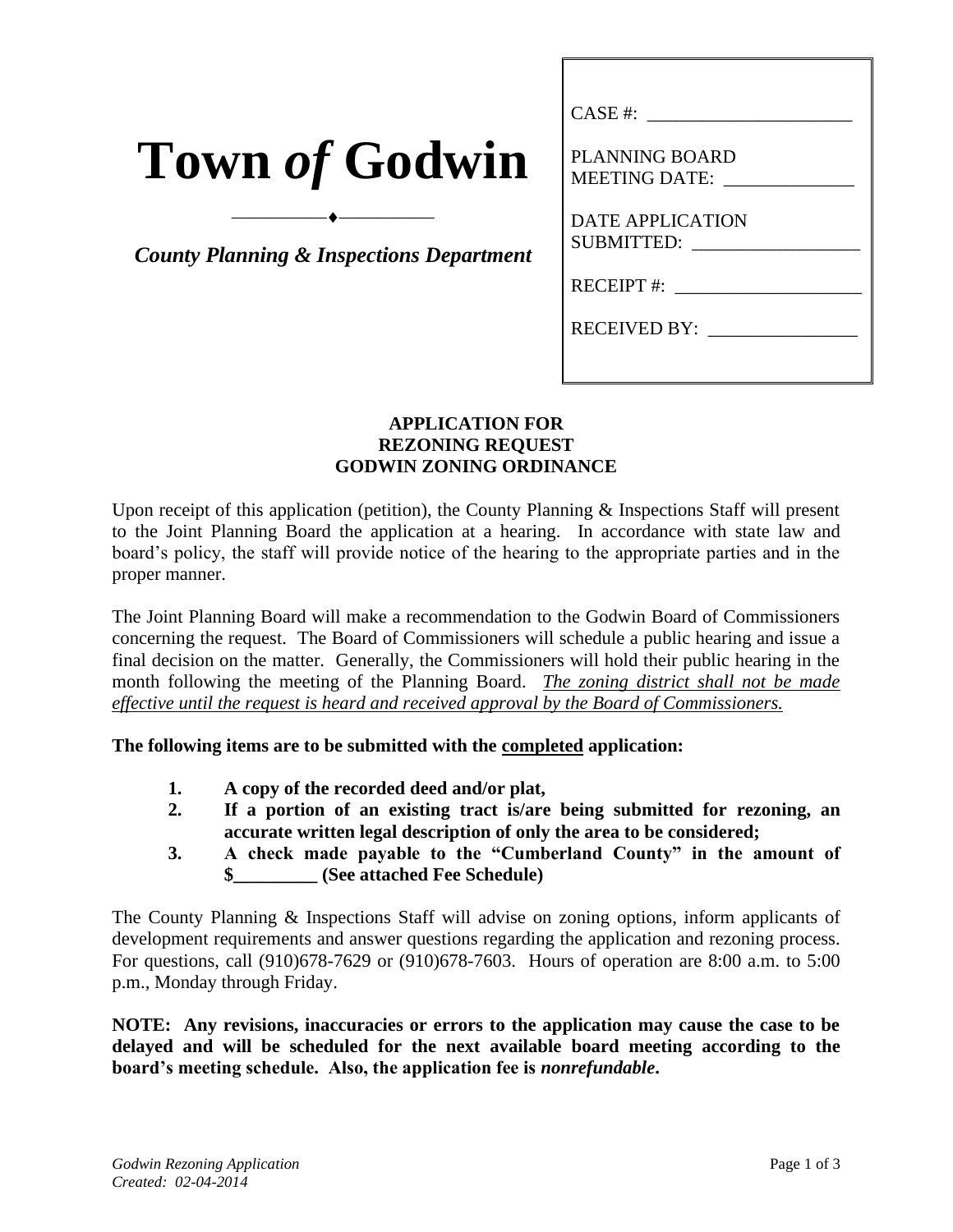## **TO THE CUMBERLAND COUNTY JOINT PLANNING BOARD AND THE GODWIN BOARD OF COMMISSIONERS, NC:**

I (We), the undersigned, hereby submit this application, and petition the Godwin Board of Commissioners to amend and to change the zoning map of the Town of Godwin as provided for under the provisions of the Godwin Zoning Ordinance. In support of this petition, the following facts are submitted:

| 1.  |  |                                                                                                                                                                                                                               |                                                                                  |
|-----|--|-------------------------------------------------------------------------------------------------------------------------------------------------------------------------------------------------------------------------------|----------------------------------------------------------------------------------|
| 2.  |  |                                                                                                                                                                                                                               |                                                                                  |
| 3.  |  |                                                                                                                                                                                                                               |                                                                                  |
| 4.  |  | (also known as Tax ID Number or Property Tax ID)                                                                                                                                                                              | Parcel Identification Number (PIN #) of subject property: ______________________ |
| 5.  |  |                                                                                                                                                                                                                               |                                                                                  |
| 6.  |  | Water Provider: New York 2014 19:00 19:00 19:00 19:00 19:00 19:00 19:00 19:00 19:00 19:00 19:00 19:00 19:00 19:00 19:00 19:00 19:00 19:00 19:00 19:00 19:00 19:00 19:00 19:00 19:00 19:00 19:00 19:00 19:00 19:00 19:00 19:00 |                                                                                  |
| 7.  |  |                                                                                                                                                                                                                               |                                                                                  |
| 8.  |  | Registry. (Attach copy of deed of subject property as it appears in Registry).                                                                                                                                                |                                                                                  |
| 9.  |  |                                                                                                                                                                                                                               |                                                                                  |
| 10. |  |                                                                                                                                                                                                                               |                                                                                  |
| 11. |  | Do you own any property adjacent to or across the street from the subject property?                                                                                                                                           |                                                                                  |
|     |  |                                                                                                                                                                                                                               | $Yes \_$ No $\_$ If yes, where? $\_$                                             |
| 12. |  |                                                                                                                                                                                                                               |                                                                                  |

*The Planning and Inspections Staff is available for advice on completing this application; however, they are not available for completion of the application.*